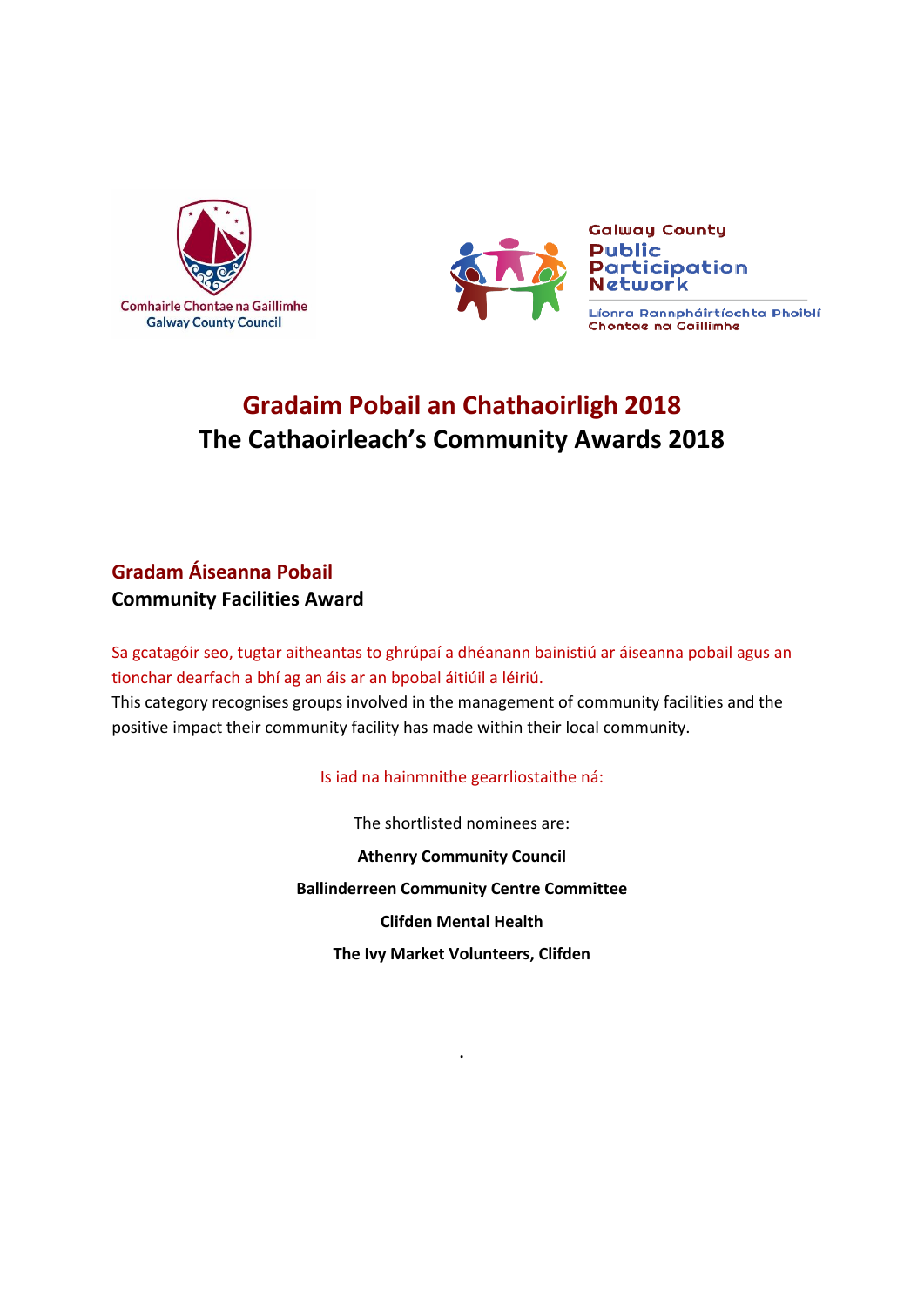### **Gradam Comhshaoil Environmental Award**

Sa gcatagóir seo, tugtar aitheantas do ghrúpaí nó scoileanna a bhfuil obair déanta acu lena bpobal chun an comhshaol timpeall orthu a fheabhsú.

This category recognises groups or schools who have worked with their community to improve the environment around them.

#### Is iad na hainmnithe gearrliostaithe ná:

The shortlisted nominees are: **CUAN BEO, Kinvara Knockdoemore Plantathon, Lackagh & Claregalway Northamption National School, Kinvara Scoil Mhuire Parents Assoc / Clifden Tidy Towns**

# **Gradam Spóirt Sports Award**

Sa gcatagóir seo, tugtar aitheantas do ghrúpaí a dhírigh ar an líon daoine atá páirteach i spórt a mhéadú.

This category recognises groups who have focused on increasing the number of people participating in sport.

#### Is iad na hainmnithe gearrliostaithe ná:

The shortlisted nominees are: **Corofin Senior GAA Team LCDG Health, Fitness & Wellbeing Focus group, Lawrencetown Maree Basketball Club Meelick-Eyrecourt Kayak Club**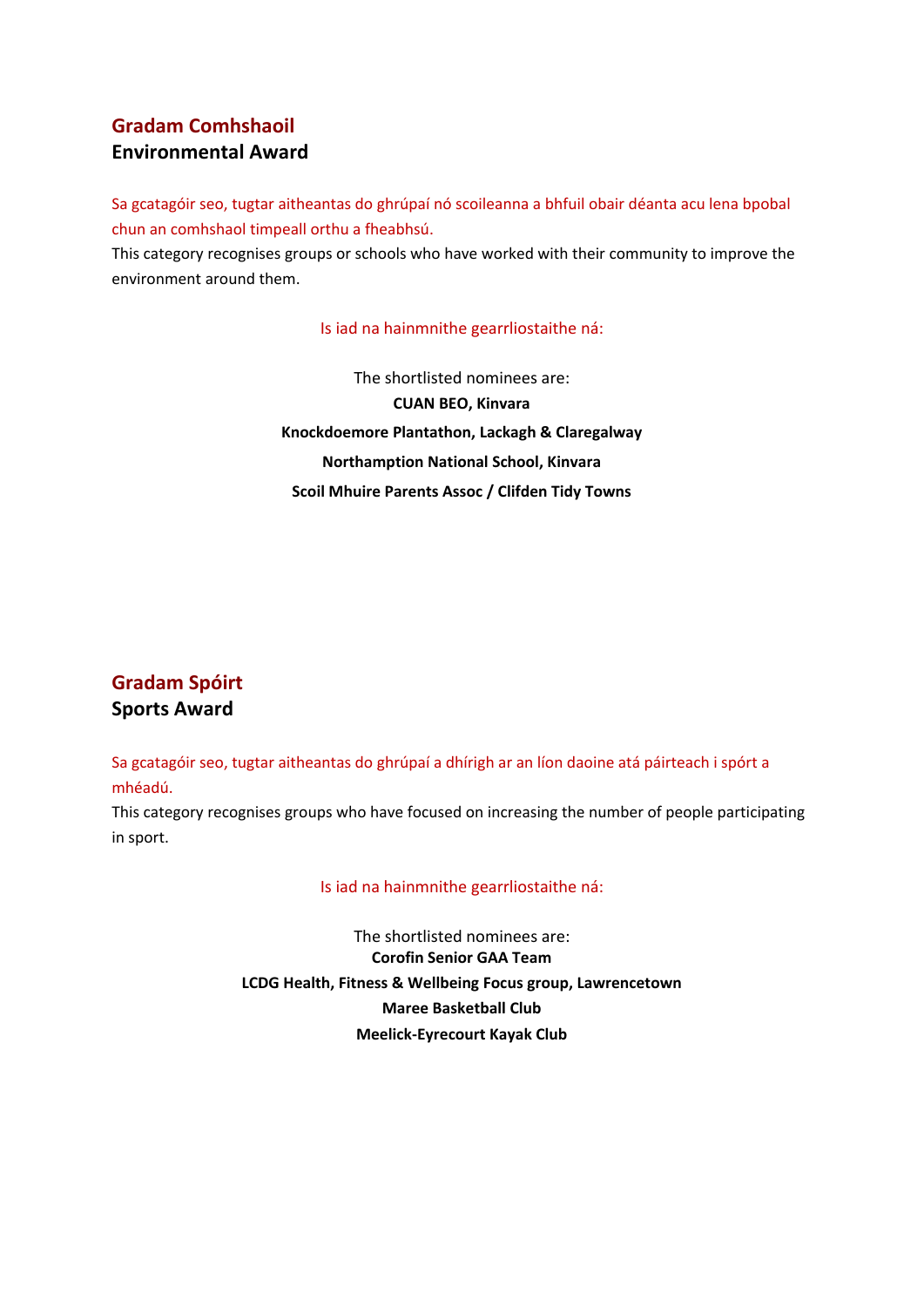### **Gradam Ealaíon agus Cultúir Arts & Culture Award**

Sa gcatagóir seo, tugtar aitheantas don obair atá déanta ag grúpaí chun cúrsaí ealaíon agus cultúir a spreagadh agus a chur chun cinn ina bpobal.

This category recognises the work that groups have done to encourage and promote arts and culture in their community.

#### Is iad na hainmnithe gearrliostaithe ná:

The shortlisted nominees are: **Carrabane Community Development Co. Ltd ( CAFÉ) Ceoltóirí an Doirín, Ballinderreen Kinvara Area Visual Arts ( KAVA) Portumna Arts Group**

### **Gradam Foilseachán Oidhreachta**

### **Heritage Publication Award**

Sa gcatagóir seo, tugtar aitheantas do na hiarrachtaí atá déanta ag grúpaí pobail agus daoine chun taighde a dhéanamh ar oidhreacht a gceantair, chun í a thaifead agus chun í a chur chun cinn.

This category recognises the efforts that community groups and individuals have made to research, record and promote the heritage of their area.

> Is iad na hainmnithe gearrliostaithe ná: The shortlisted nominees are: **Pádhraic Ó Biadha, Leitirmeallaín Pauline Bermingham Scully, Ardrahan South East Galway Archaeological & Historical Society Spraoi sa Choill, Clonbur**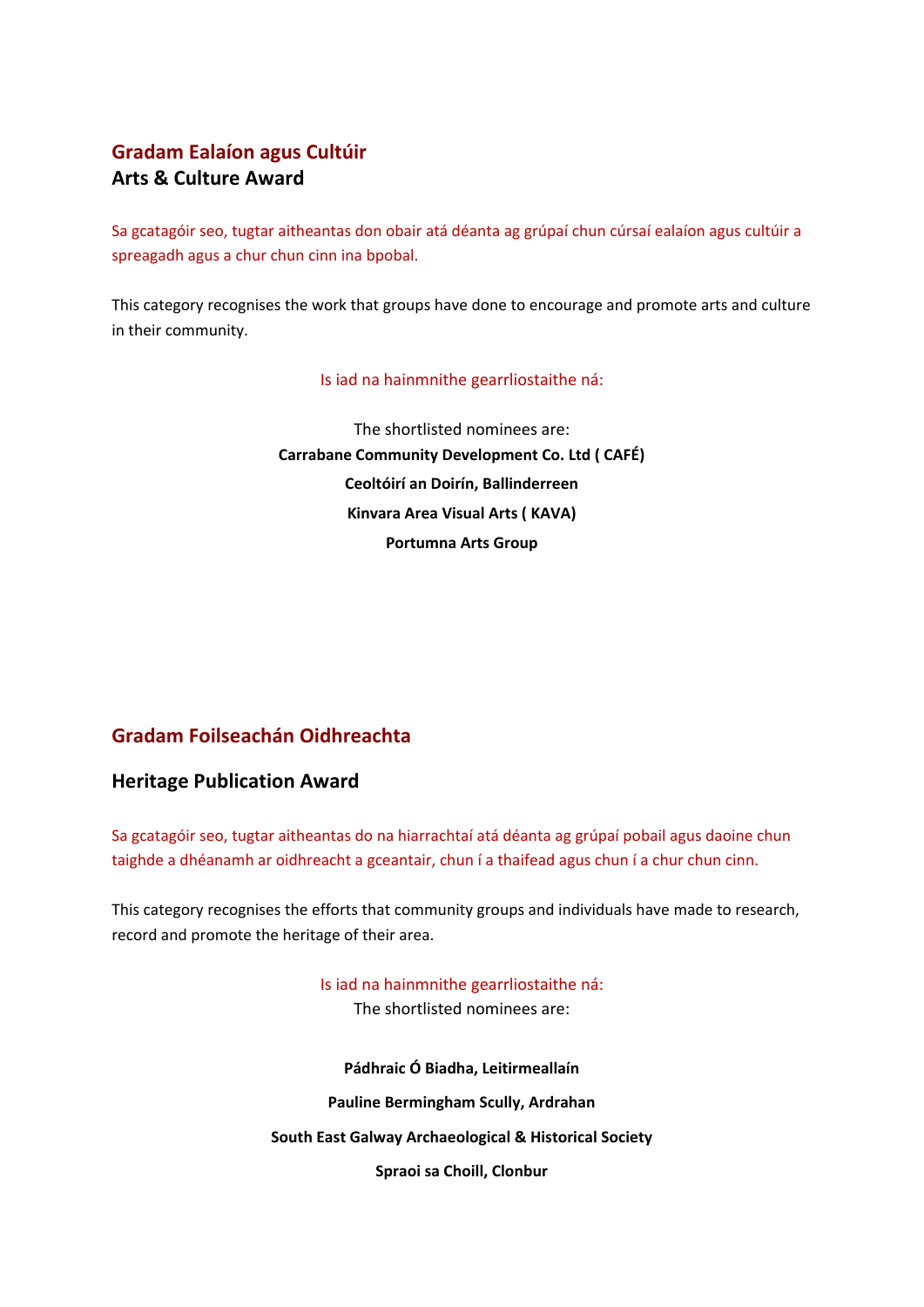# **Gradam don Rannchuidiú is Fearr san Oidhreacht Best Contribution to Heritage Award**

Sa gcatagóir seo, tugtar aitheantas do na hiarrachtaí atá déanta ag grúpaí pobail maidir le hoidhreacht a gceantair

This category recognises the efforts that community groups have made to the heritage of their area.

Is iad na hainmnithe gearrliostaithe ná:

The shortlisted nominees are:

**Headford Lace Project Milltown Heritage Group Moycullen Historical Society Scoil Bhriocáin, Rosmuc**

# **Gradam don Rannchuidiú is Fearr sa Ghaeilge (Gaeltacht & Neamh Gaeltacht)**

### **Best Contribution to the Irish Language (Gaeltacht & Non-Gaeltacht)**

Sa gcatagóir seo, tugtar aitheantas d'iarrachtaí grúpaí pobail agus scoileanna laistigh don Ghaeltacht agus Neamh Gaeltacht caomhnú, cur chun cinn nó méadú a dhéanamh ar úsáid na Gaeilge. This category recognises the efforts that community groups and schools within the Gaeltacht and Non-Gaeltacht have made to preserve, promote or increase the use of Irish.

Is iad na hainmnithe gearrliostaithe ná:

The shortlisted nominees are:

C.D.S Teo, Corr na Móna Club Foghmlaimeirí Chois Fharraige, An Spidéal SPLEODAR, ar fud an Chontae Tuismitheoirí na Gaeltachta, Conamara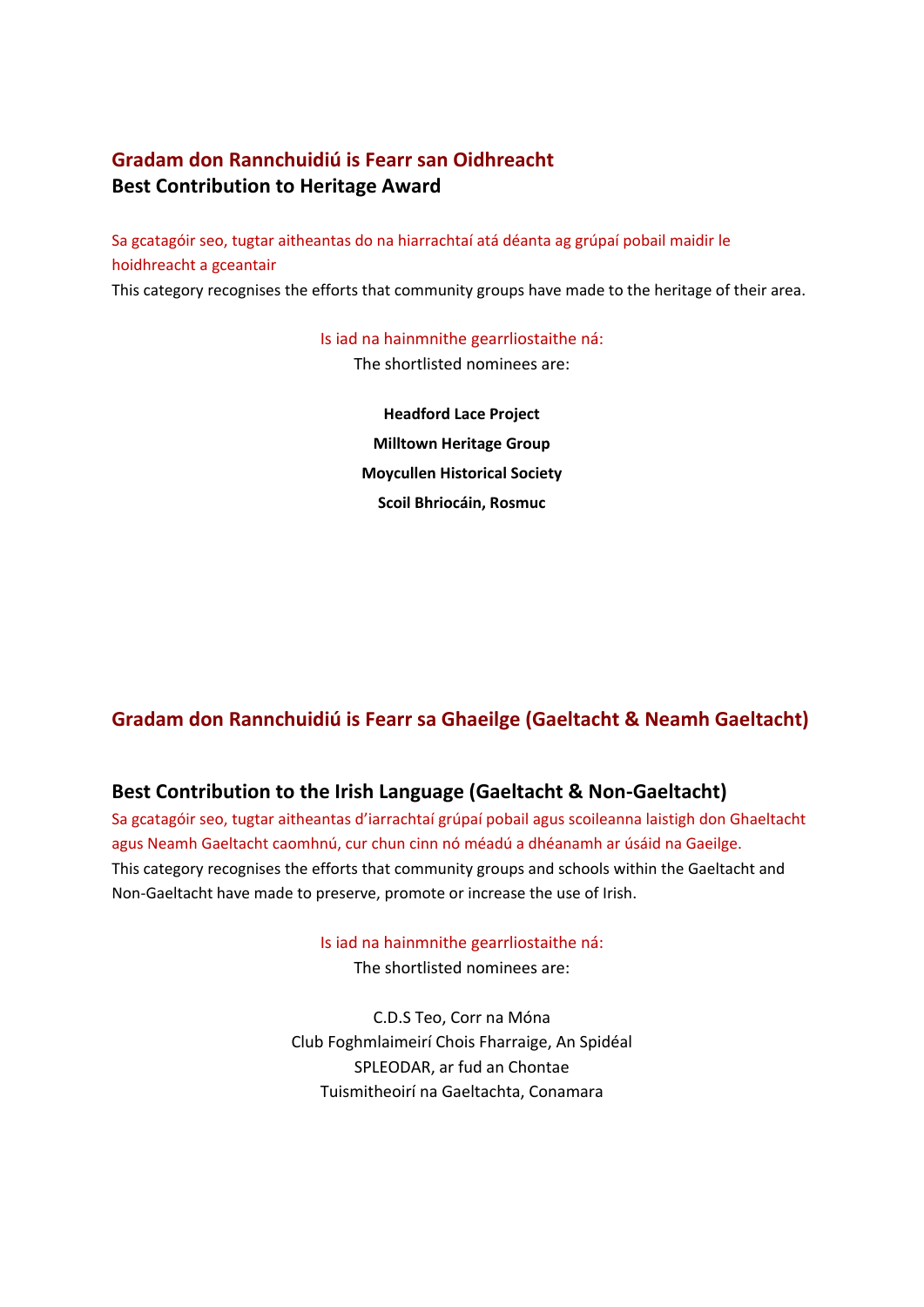# **Gradam um Ionchuimsiú Sóisialta Social Inclusion**

Tugtar aitheantas sa gcatagóir seo do ghrúpaí pobail a fhéachann le hathrú a thabhairt chun cinn laistigh den phobal.

This category recognises the efforts that community groups have made to be inclusive in their work in the community.

> Is iad na hainmnithe gearrliostaithe ná: The shortlisted nominees are:

**Athenry Men's Shed Diamond Hill Housing Association, Clifden Galway University Hospitals Arts Trust ( GUHAT) St. Joseph's Court Residents Association, Clifden**

# **Gradam Oibrí Deonach na Bliana Volunteer of the Year Award**

Aithnítear tríd an gcatagóir seo an rannchuidiú as cuimse atá déanta ag oibrí deonach faoi leith dá phobal in 2017/18.

This category recognises the outstanding contribution that an individual volunteer has made to their community in 2017/18.

> Is iad na hainmnithe ná: The nominees are: **Brendán O'Scannaill, Clifden Brian Carroll, Galway City Elizabeth Power, Oughterard Ester Kiely, Headford John Bhaba Jeaic O'Conghaile, Lettermullen John McDonagh, Oughterard John Staunton, Eyrecourt**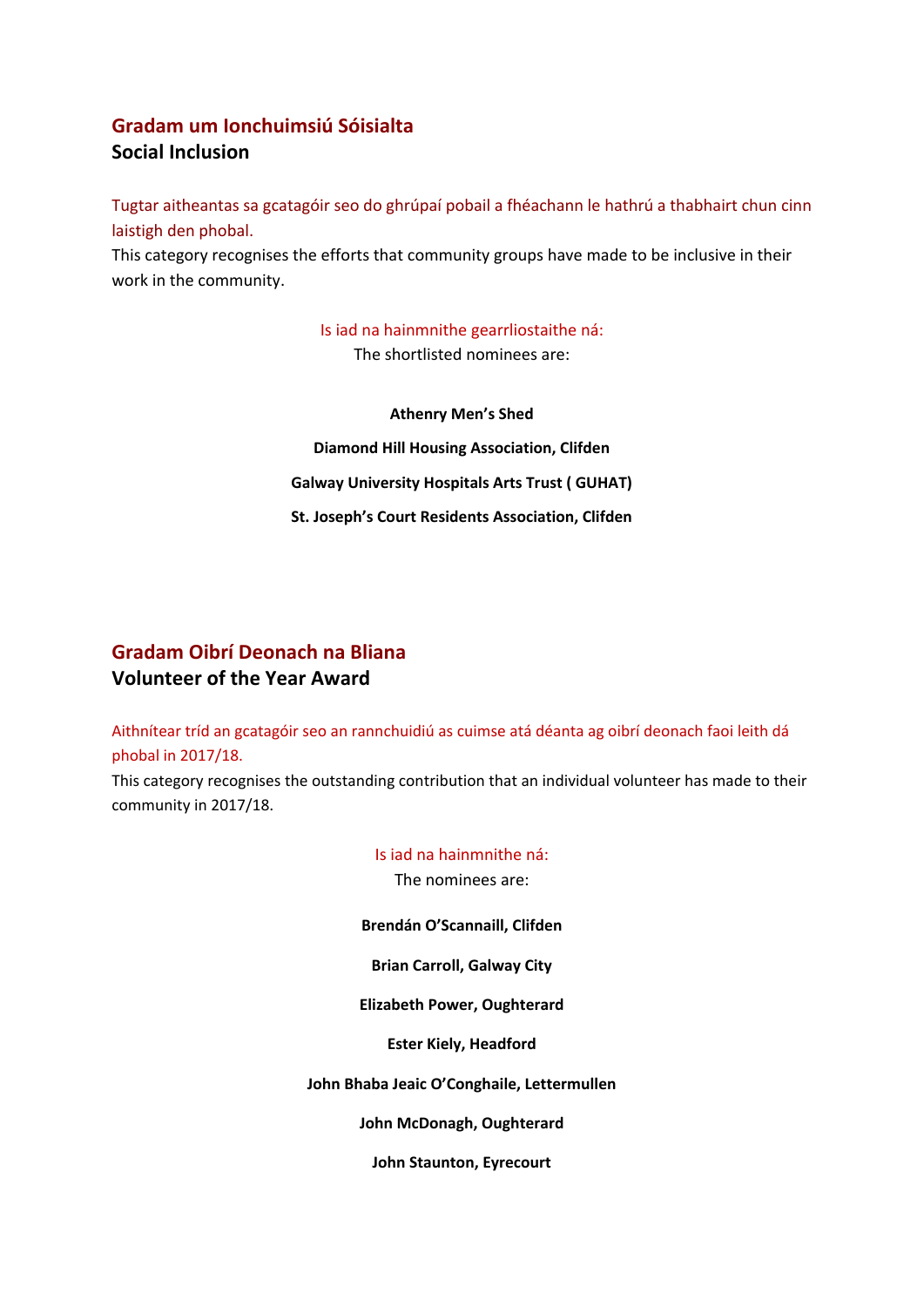**Leanne O'Reilly, Kinvara**

**Máire Uí Chonbhuí, Carna**

**Sheila Griffin, Clifden**

**Tara Flynn, Ballinasloe**

**Tom Broderick, Oranmore**